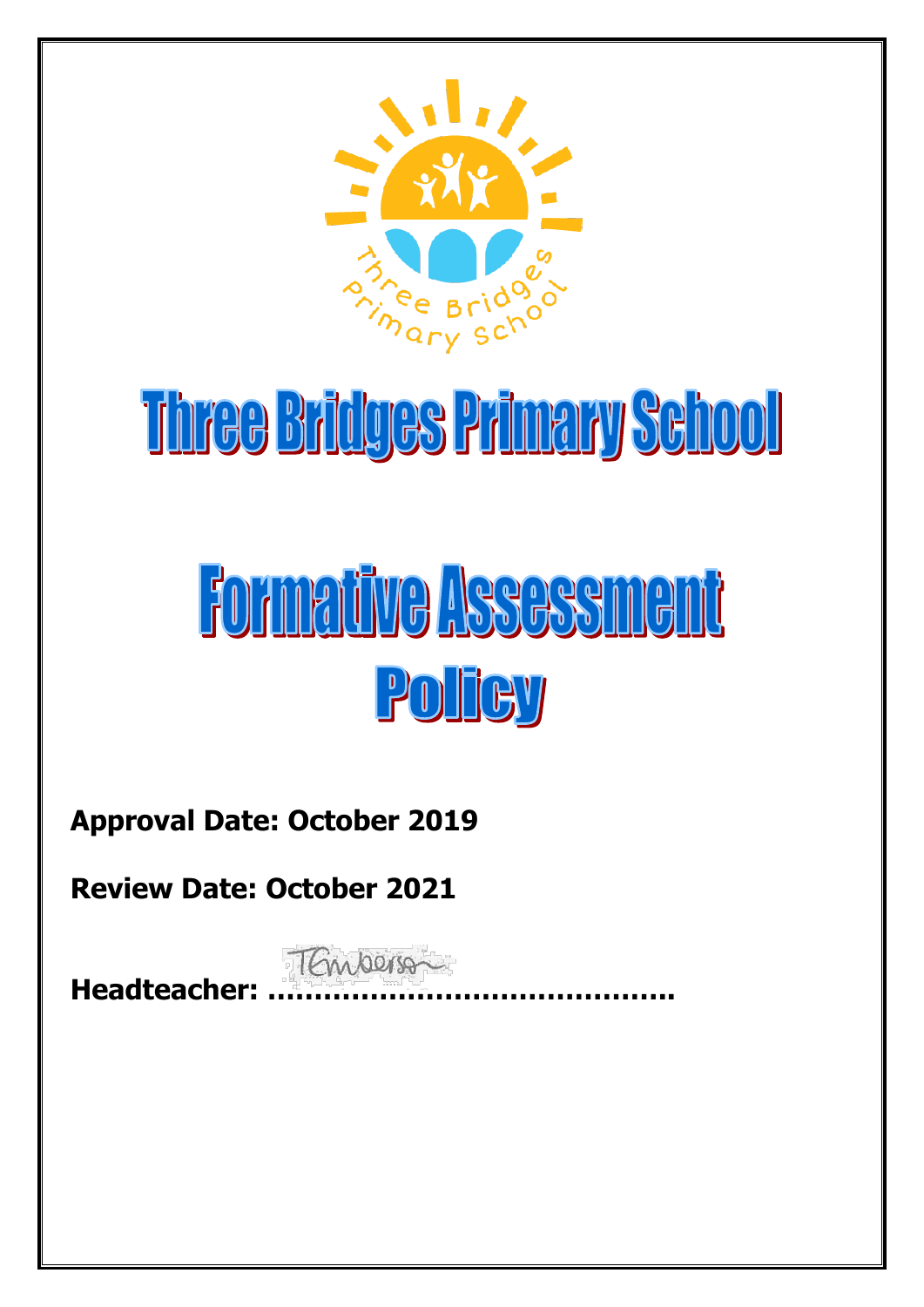'Formative assessment is the process used by teachers and students to recognise and respond to student learning in order to enhance that learning during the learning'. Cowie and Bell 1999

At Three Bridges Primary School we believe that children should be the drivers of formative assessment and should be involved in the process of feedback for improvement in order to accelerate their future progress.

Providing on-going feedback to a child about their learning will facilitate a helpful interaction between the child and the teacher. If children are to develop as independent learners with an awareness of their strengths as well as areas for development, it is essential that children are made aware of the learning intention of the tasks and of the success criteria against which their work will be marked.

#### **We aim to:**

- Always make children aware of the learning intention of each piece of work, ensuring that marking comments and feedback relate to this focus;
- Create a growth-mind-set ethos in every classroom which considers making 'marvellous' mistakes as a new learning opportunity;
- Offer the children, through both oral and written comments, a caring, supportive climate within which they can be guided to improving their work;
- Set individual 'next steps', written and verbal, in relation to each child's ability which can be responded to effectively by the child;
- Embed the principles of formative assessment throughout the curriculum.

## **Growth Mind-set**

As an extrinsic part of our LEARNER values, we aim to foster a growth mind-set in all children so that they see intelligence as something that can be grown rather than something that is static.

Children with a growth mind-set have a desire to learn and therefore a tendency to…

- embrace challenges;
- persist in the face of setbacks;
- \* see effort as the path to mastery;
- learn from their mistakes;
- find lessons and inspiration in the success of others.

We encourage children to use growth mind-set phrases which include…

| <b>INSTEAD OF</b>            | <b>TRY THINKING</b>           |
|------------------------------|-------------------------------|
| I'm not good at this         | What am I missing?            |
| I give up                    | I'll use a different strategy |
| It's good enough             | Is this really my best work?  |
| I can't make this any better | I can always improve          |
| This is too hard             | This may take some time       |
| I made a mistake             | Mistakes help me to learn     |
| I just can't do this         | I am going to train my brain  |
| I'll never be that smart     | I will learn how to do this   |
| Plan A didn't work           | <b>There's always Plan B</b>  |
| My friend can do it          | I will learn from them        |
|                              |                               |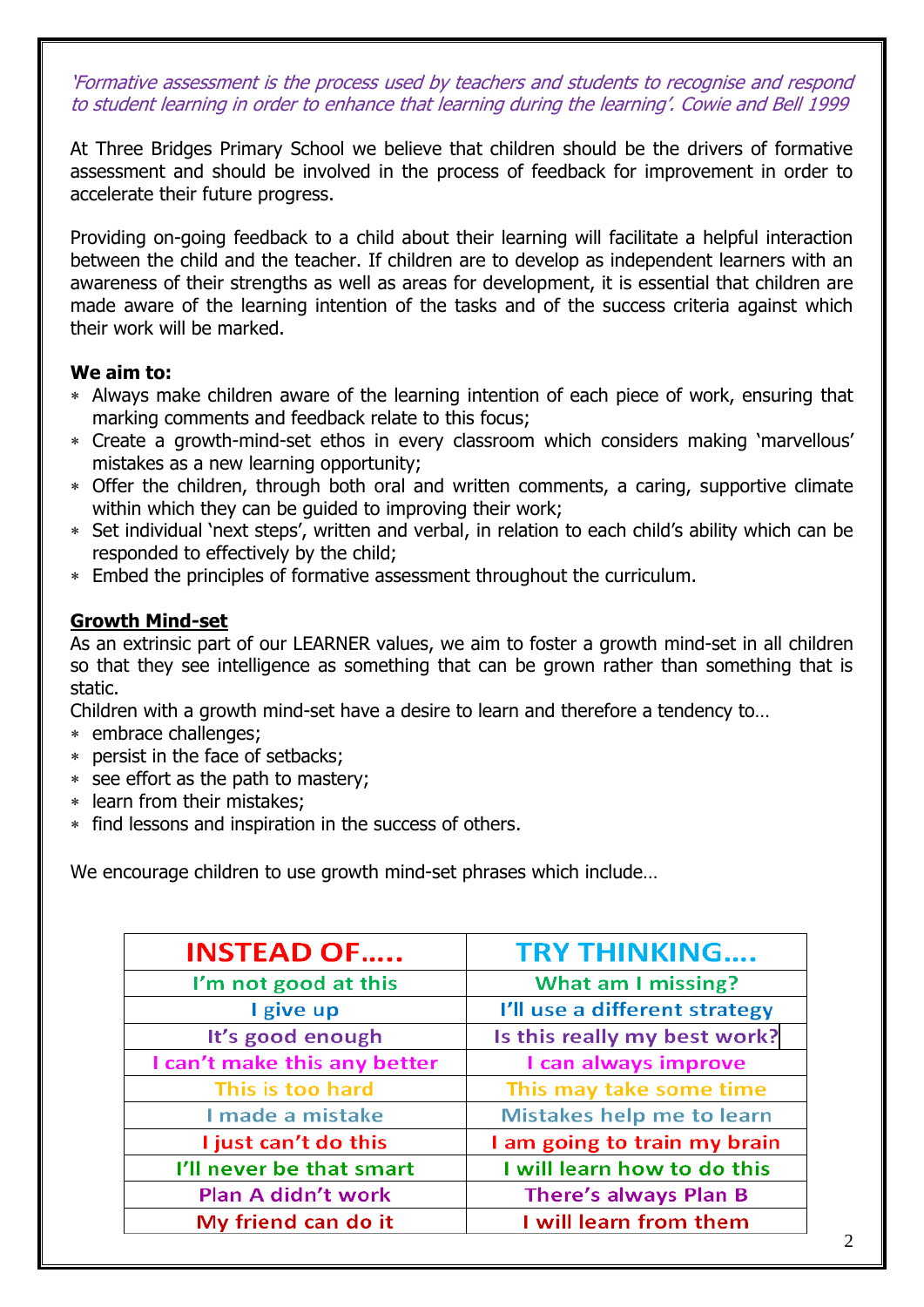'Feedback is most effective when students do not have proficiency or mastery – and thus it thrives when there is error or incomplete knowing and understanding. Errors invite opportunity. They should not be seen as embarrassments, signs of failure or something to be avoided. They are exciting, because they indicate a tension between what we now know and what we could know: they are signs of opportunities to learn and they are to be embraced'. Hattie 2012

### **Praise**

At Three Bridges Primary School, all children will receive praise that links to their achievement (however small), the effort they have put in, the mistakes they have revealed and their ability to use a range of strategies to support and extend their learning. By simply praising a child's ability, speed or intelligence, we are sending a fixed mind-set message.

## **Ability Grouping**

'Ability grouping has minimal effects on learning outcomes and profound negative equity effects'. Hattie 2009

At Three Bridges Primary School, children are given ownership over their learning. High expectations from all school staff encourage them to challenge themselves.

Groupings are fluid and reviewed during each lesson so that children do not become static. We believe it is effective to group children for Phonics but not for other curriculum subjects.

Challenges should be used to differentiate learning but 'ceilings' should not be put on activities so that challenge is available for ALL children. Consider using yellow paper/Challenge Cards, Dive Deeper.

'The evidence is robust and has accumulated over at least 30 years of research…If schools adopt mixed ability they are more likely to use inclusive teaching strategies and to promote higher aspirations for their pupils'. Sutton Trust Report 2011

# **Talk Partners**

The impact of using the Talk Partner strategy is…

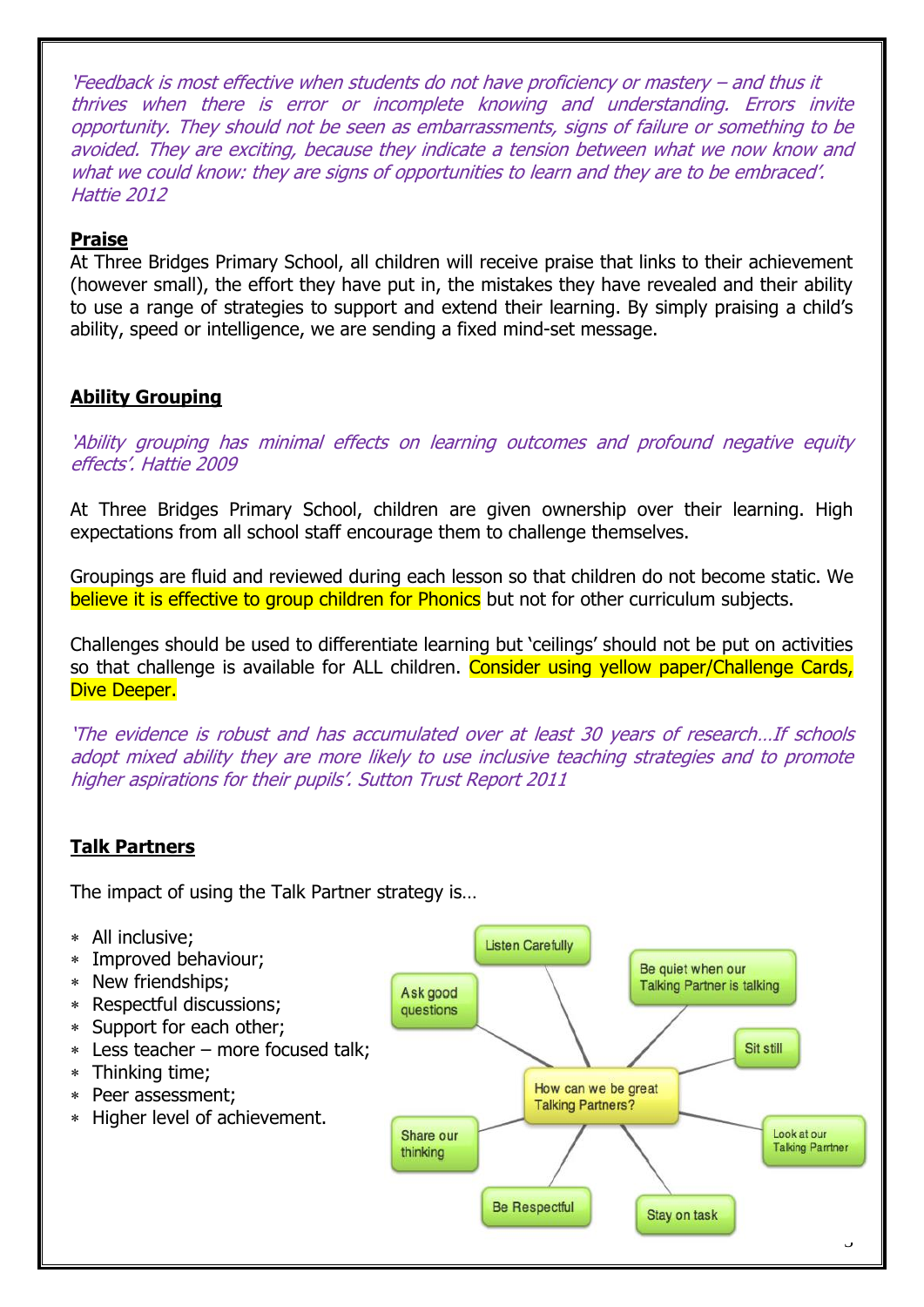At Three Bridges Primary School, each child will be allocated a Talk Partner. These should be displayed using photographs in every classroom.

'Highly controlled studies suggest that ability grouping has little overall effect on students' academic performance…Greater use should be made of peer co-learning, since these approaches can enhance the learning of all pupils'. Baines, Ed 2012

#### **Self-Assessment and Peer Assessment**

Children should use their Purple Polishing Pens (see below) when self-assessing theirs or others work.

 $\Delta$  = at the end of a piece of work (or mid-way through if appropriate), children should use the three sides of the 'assessment mountain' to self-assess their work and understanding of the learning intention.



Colour Code Success Criteria

Talk Partners should be supported to assess their partners work in a constructive and respectful way.

## **Purple Polishing Pens**

Time should be made available for children to read and respond to comments made on their work. Purple Polishing Pens should be used, when developmentally appropriate, for children to respond to peer or teacher marking, to edit and improve their work and to reason in Maths. Children may wish to respond with a comment such as 'my new learning today was…', 'I have improved my work today by…', 'next time I need to….

## **Feedback and Marking – GENERAL GUIDANCE**

'Achievement in schools is maximised when teachers see learning through the eyes of the students, and when students see learning through the eyes of themselves as pupils'. Hattie and Yates 2014

Our system of marking has been agreed with all staff to ensure that quality marking and verbal and written feedback is given to children in a meaningful way for them to understand. Clear strategies and marking symbols have been agreed which include pictorial representations for KS1 and Early Years children.

Children's work must be marked in a consistent and developmental way. All assessments made through feedback and marking must impact on the children's progress and on future planning. Marking should be short, sharp and where possible in the moment. There is no requirement for all pieces of work to be marked in depth but there must be evidence of at least good progress in the children's books.

Feedback and marking should…

- Be completed using a green pen;
- relate to what is taught, reinforcing the objectives;
- be positive, including where mistakes have been made;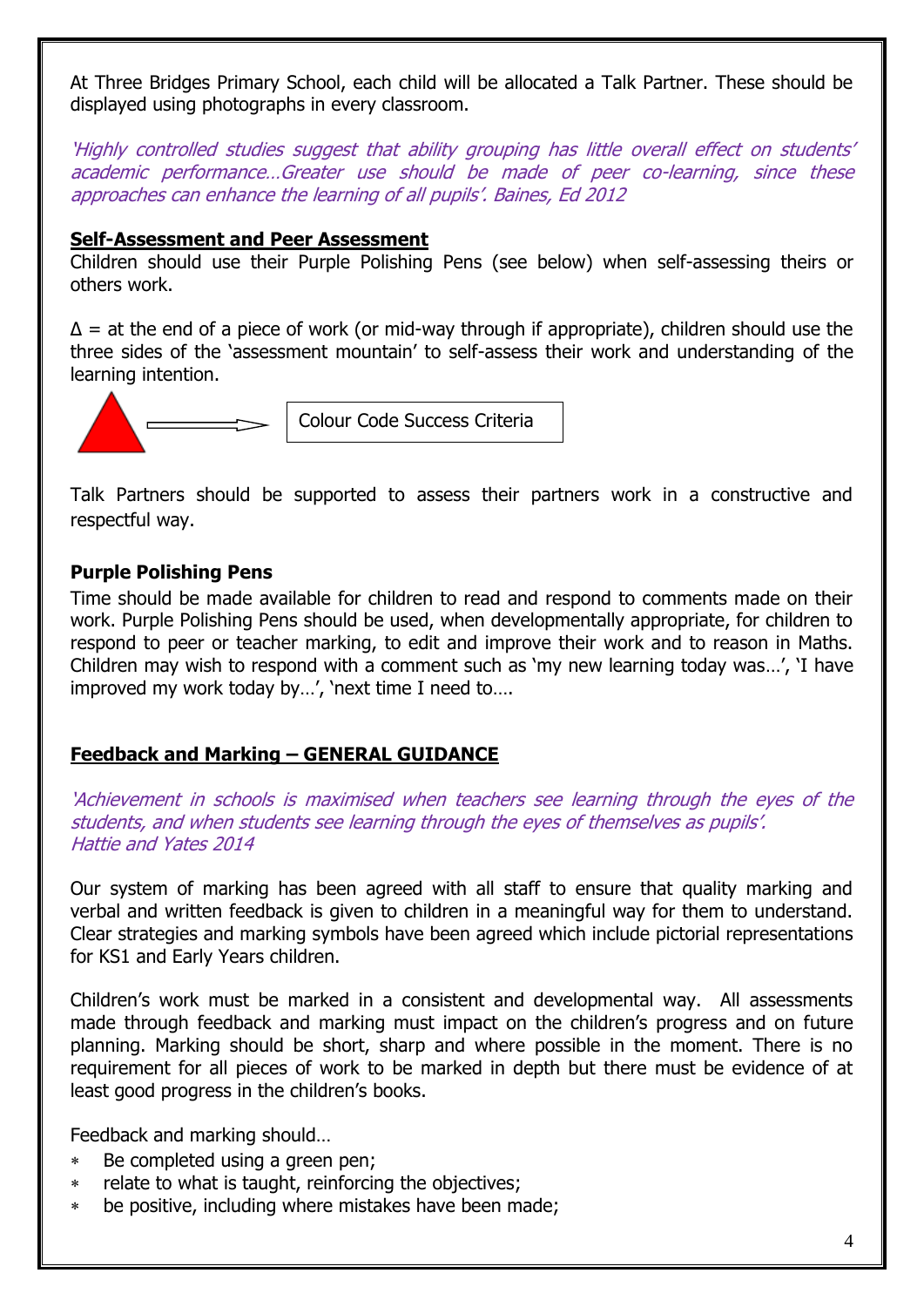- Highlight the learning objective/success criteria using green for what has been done well and orange for what needs improving;
- Indicate an area for further development for an individual or group (verbal or written);
- Be precise, including the use of shared technical terms;
- Be realistic in expectations;
- Include the child's response in Purple Polishing Pen.

**Whole class verbal feedback;** at the end of lessons going through work set, talking about processes and answers, discussing and reviewing learning zones and any misconceptions.

**Group verbal feedback;** to be given as part of a dynamic process either during the lesson or at the end. Work that has simply been ticked and marked with a 'verbal feedback given' or 'we discussed this together' indicates that sufficient oral feedback has been given during the lesson.

**Written feedback;** should be clear in meaning and developmental (children will find out how they are getting on and what their next learning step will be). Where written feedback is given, time should be made available for children to read the comments on their work, or to have an adult read them.

**Self-Marking;** on occasions children may self-mark under teacher direction in order to gain instant feedback.

## **Feedback and Marking Techniques - ENGLISH**

 Highlight green the examples of learning objective or success criteria that has been used correctly. Highlight orange where improvements need to be made. Highlighter should also be used to indicate which parts of the success criteria have been met/not yet met.

Inesday underst Dear Fatimet am writing to you because m hummans you do me a



- Success criteria to be shared with the children at the beginning of every lesson and used for the child and teacher to assess against.
- Age appropriate marking code to be agreed and used consistently across the phase.